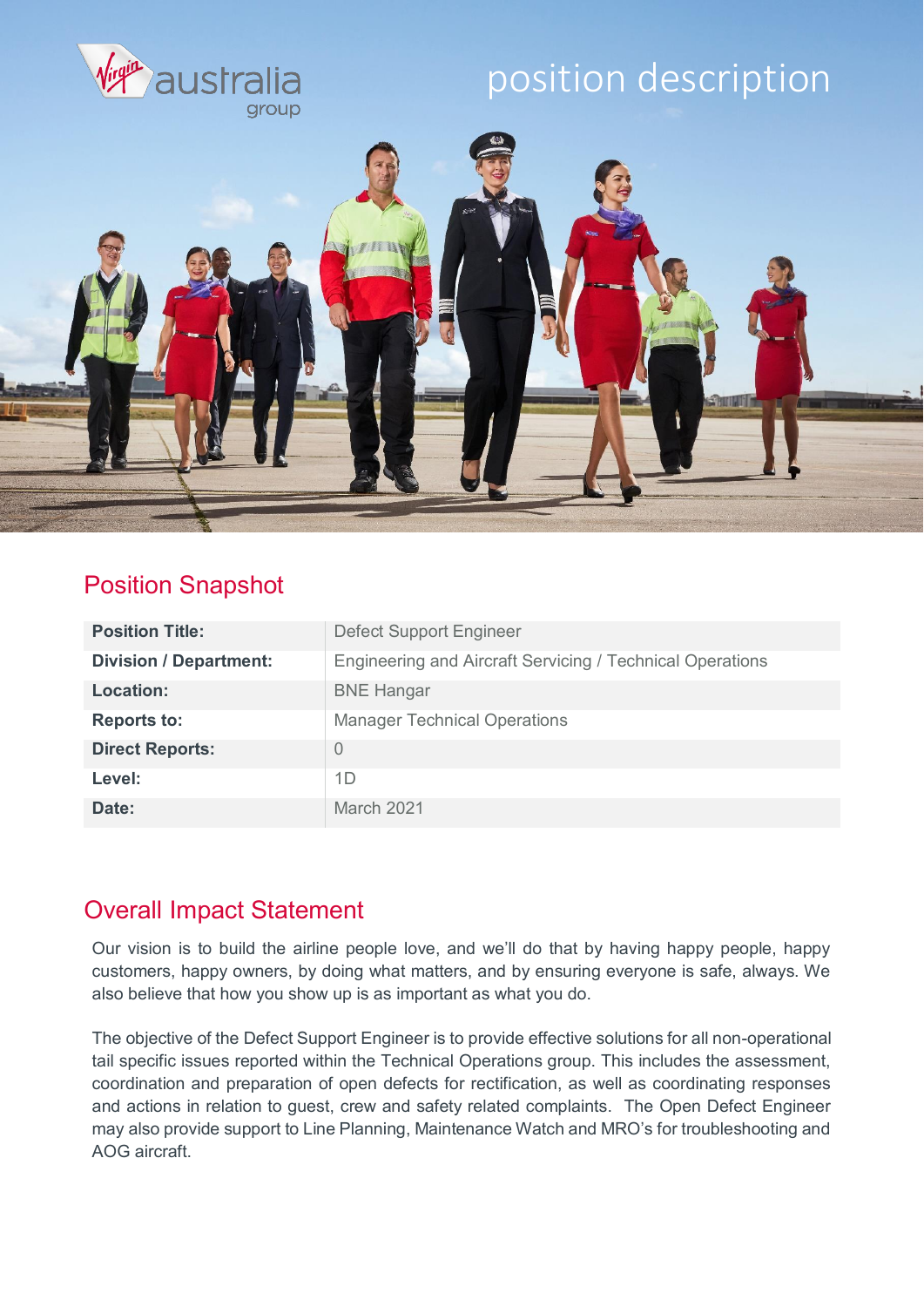### Organisational Context

Virgin Australia Group is a major Australian airline headquartered in Brisbane, Australia. The company operates scheduled domestic and short-haul international flights, charter and cargo services, and the award-winning loyalty program Velocity Frequent Flyer. The Group has been a competitor in the Australian aviation landscape for more than 20 years.

The company is now embarking on an exciting new chapter in the next stage of our journey. In September 2020, US private equity firm Bain Capital acquired Virgin Australia in a \$3.5 billion deal. The airline has now re-launched as a mid-market carrier with a renewed focus on small and medium sized businesses, price-sensitive corporates, premium leisure travellers and holiday makers.

Since November, Virgin Australia has been working on a plan to set itself up for future success. The Group has worked to ramp up flying, simplified its organisational structure, confirmed plans for 25 new 737 aircraft to renew and grow the fleet, and signalled deeper investment in technology and customer experience.

The Group recently appointed several new faces to its Executive Leadership Team, all with a proven track record and deep experience in aviation or consumer-focussed businesses.

Virgin Australia Group prides itself on recruiting the right people to meet the challenges ahead. No matter their role – our employees share an enormous amount of passion for our guests and ambition to be the most loved airline in Australia.

The Planning team is responsible for implementing the airline's Approved Maintenance Program and acquitting all open defects in a timely and cost-effective manner, devoid of maintenance overruns and undue restrictions to the operation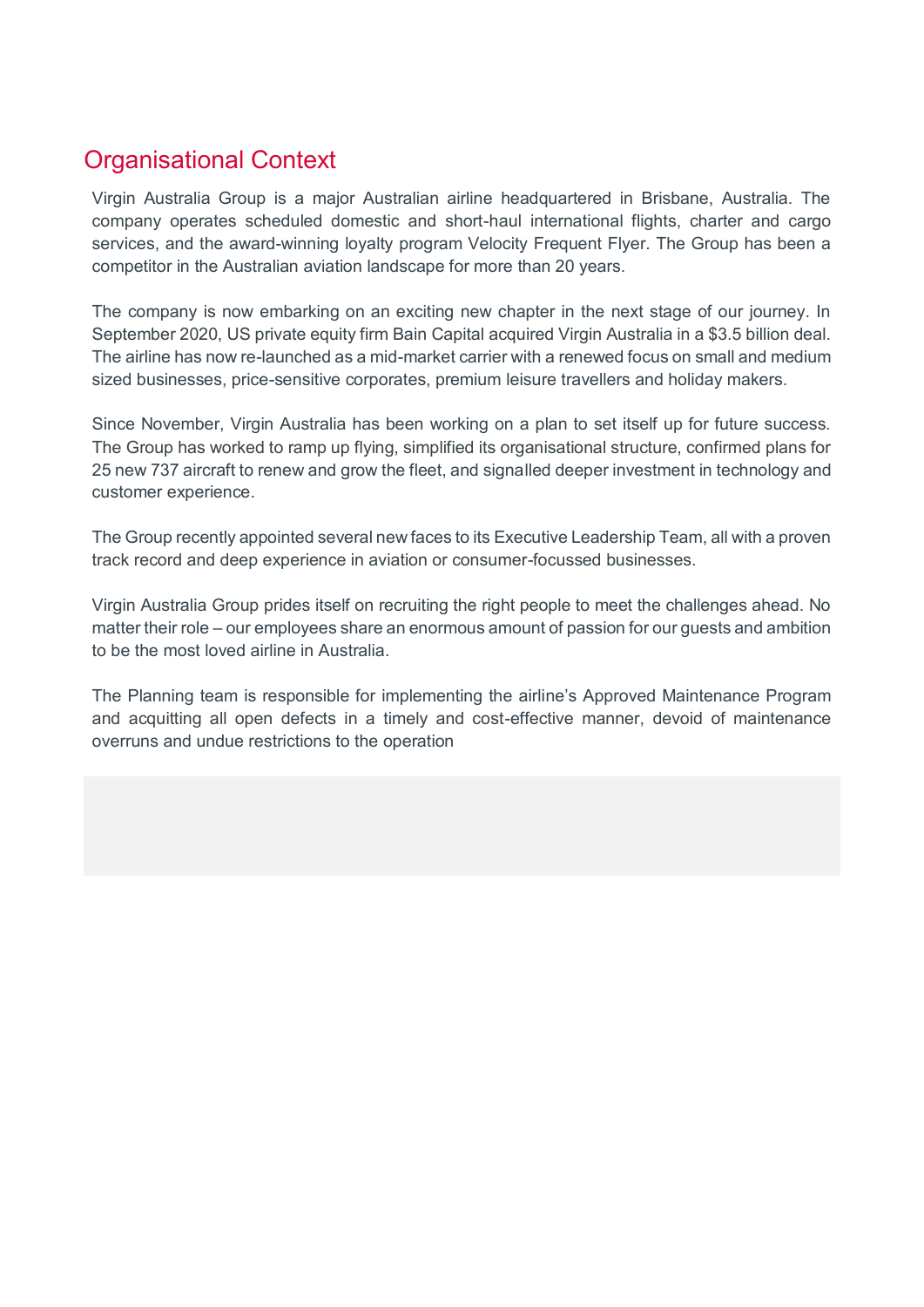## Key Accountabilities

| <b>Accountability</b>                            | <b>Major Activities</b>                                                                                                                                                                                                                                                                                                                                                                                                                                                                                                                                                                                                                                                                                                                                                                                                                                                                                            |  |
|--------------------------------------------------|--------------------------------------------------------------------------------------------------------------------------------------------------------------------------------------------------------------------------------------------------------------------------------------------------------------------------------------------------------------------------------------------------------------------------------------------------------------------------------------------------------------------------------------------------------------------------------------------------------------------------------------------------------------------------------------------------------------------------------------------------------------------------------------------------------------------------------------------------------------------------------------------------------------------|--|
| Safety, Security &<br><b>Business Resilience</b> | Ensure all team members complete mandatory training applicable<br>to their roles (including Safety, Security, Resilience and, Health<br>and Wellbeing)<br>Ensure adherence to Virgin Australia Risk Management<br>Framework (RMF) and adopt a proactive approach to the timely<br>identification of operational and corporate risk and work to mitigate,<br>resolve and escalate as required<br>Actively participate in relevant forums to improve Safety, Security,<br>$\overline{\phantom{a}}$<br>Resilience and Health and Wellbeing throughout the Group<br>Lead and participate in Safety Shares in all meetings<br>Champion Better Me throughout the Group<br>$\overline{\phantom{a}}$<br>Lead consultation of WHS matters as related to your working<br>environment<br>Actively participate in the Group's Resilience Program – e.g. as<br>part of the Department's 3 x 3 bench strength.                   |  |
| Operational                                      | Maintain oversight and status of all open defects;<br>$\overline{\phantom{a}}$<br>Complete assessment of open defects to determine required<br>$\overline{\phantom{a}}$<br>actions to rectify. Task includes the review of all technical data,<br>troubleshooting, coordination with the SME, requisition of parts and<br>tooling, as well as man-hour/maintenance capability assessments;<br>Coordinate with Line Planning and Maintenance Watch to ensure<br>$\overline{\phantom{a}}$<br>timely and cost-effective rectification of open defects;<br>Research and raise requests with OEM's, Part 21 organizations,<br>approved persons and CASA for Instructions for Continued<br>Airworthiness (ICA), Permissible Unserviceability's (PU) and<br>Special Flight Permits (SFP);<br>Coordinate responses and actions for tail specific guest, crew and<br>$\overline{\phantom{a}}$<br>safety related complaints. |  |
| <b>Safety</b>                                    | Maintain compliance with Virgin Australia's Continuing<br>$\overline{\phantom{a}}$<br>Airworthiness Management Exposition, Engineering Business<br>Procedures and applicable Work Instructions;<br>Raise Reports for all significant events that may have safety,<br>$\overline{\phantom{a}}$<br>quality or compliance implications.                                                                                                                                                                                                                                                                                                                                                                                                                                                                                                                                                                               |  |
| Continuous<br>Improvement                        | Provide input and promote opportunities to review and improve<br>departmental processes and procedures and continually improve<br>interaction with stakeholders;<br>Take responsibility for controlled documents and work instruction<br>$\overline{\phantom{a}}$<br>amendments where required;<br>Complete all required training in accordance with induction training<br>$\overline{\phantom{a}}$<br>schedules and team/individual training plans.                                                                                                                                                                                                                                                                                                                                                                                                                                                               |  |
| Customer                                         | Support Technical Operation teams as determined by your Leader<br>/ Manager;<br>Provide support and troubleshooting recommendations to Line<br>Planning, Maintenance Watch and MRO's as required;<br>Produce reports that measure against key performance indicators.<br>$\qquad \qquad -$<br>Indicators including; defect clearance rates; hold rates and trends.                                                                                                                                                                                                                                                                                                                                                                                                                                                                                                                                                 |  |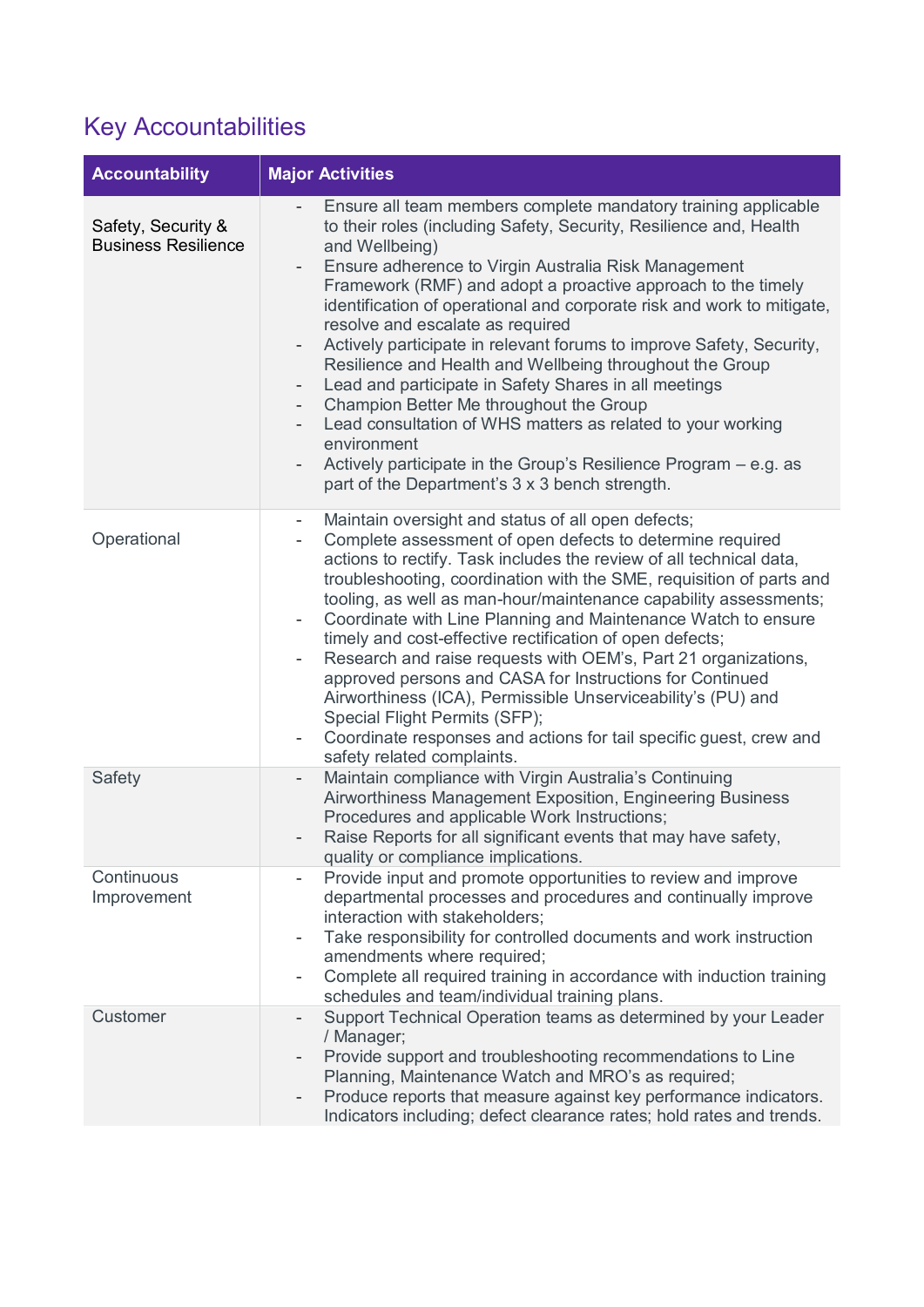## Key Requirements

| <b>Requirement</b>                          | <b>Essential</b>                                                                                                                                                                                                                                                                                                                                                                              | <b>Desirable</b>                                                                                                                                                                                          |
|---------------------------------------------|-----------------------------------------------------------------------------------------------------------------------------------------------------------------------------------------------------------------------------------------------------------------------------------------------------------------------------------------------------------------------------------------------|-----------------------------------------------------------------------------------------------------------------------------------------------------------------------------------------------------------|
| <b>Education /</b><br><b>Qualifications</b> | Hold, or have held, an<br>aircraft engineer license in<br>category B1 and/or B2 or<br>equivalent; or have a<br>qualification in aircraft<br>maintenance at least at<br>certificate IV level; or have<br>an engineering qualification<br>at least at diploma level in<br>any of the following<br>disciplines: (i) aeronautical;<br>(ii) avionics; (iii) mechanical;<br>(iv) electrical         | Hold, or have held, an<br>aircraft engineer license in<br>category B1 and/or B2 or<br>equivalent, with type ratings<br>on current Virgin Australia<br>aircraft types or aircraft of<br>similar complexity |
| <b>Experience</b>                           | Minimum 5 years'<br>$\overline{\phantom{0}}$<br>experience in<br>engineering/aircraft<br>maintenance for an airline<br>that operates aircraft that<br>are the same, or of a similar<br>complexity as the aircraft<br>operated by Virgin Australia<br>Basic ability with Microsoft<br>-<br>Office applications including<br>Outlook, Excel and Word                                            | Experience with TRAX and<br>$\overline{\phantom{a}}$<br>Oracle systems<br>Intermediate or advanced<br>ability with Microsoft Office<br>applications including<br>Outlook, Excel and Word                  |
| <b>Skills</b>                               | Excellent verbal and written<br>$\overline{a}$<br>skills<br>Proven ability to assess<br>scenarios and plan<br>outcomes in the most<br>effective manner<br>Proven ability to prioritize<br>$\overline{\phantom{0}}$<br>work requirements in an<br>operationally fluid<br>environment<br>Good interpersonal skills                                                                              | Proven ability to work<br>autonomously                                                                                                                                                                    |
| <b>Knowledge</b>                            | Comprehensive knowledge<br>of the aircraft's structure<br>and systems, including the<br>propulsion system for<br>aircraft/engine types<br>operated by the airline, or of<br>similar aircraft type and<br>complexity<br>Working knowledge of OEM<br>maintenance manuals and<br>documentation<br>Working knowledge of the<br><b>CASR Part 42 Continuing</b><br><b>Airworthiness Regulations</b> | Working knowledge of Virgin<br><b>Australia's Continuing</b><br>Airworthiness Management<br>Exposition, Engineering<br><b>Business Procedures and</b><br>associated Work Instructions                     |